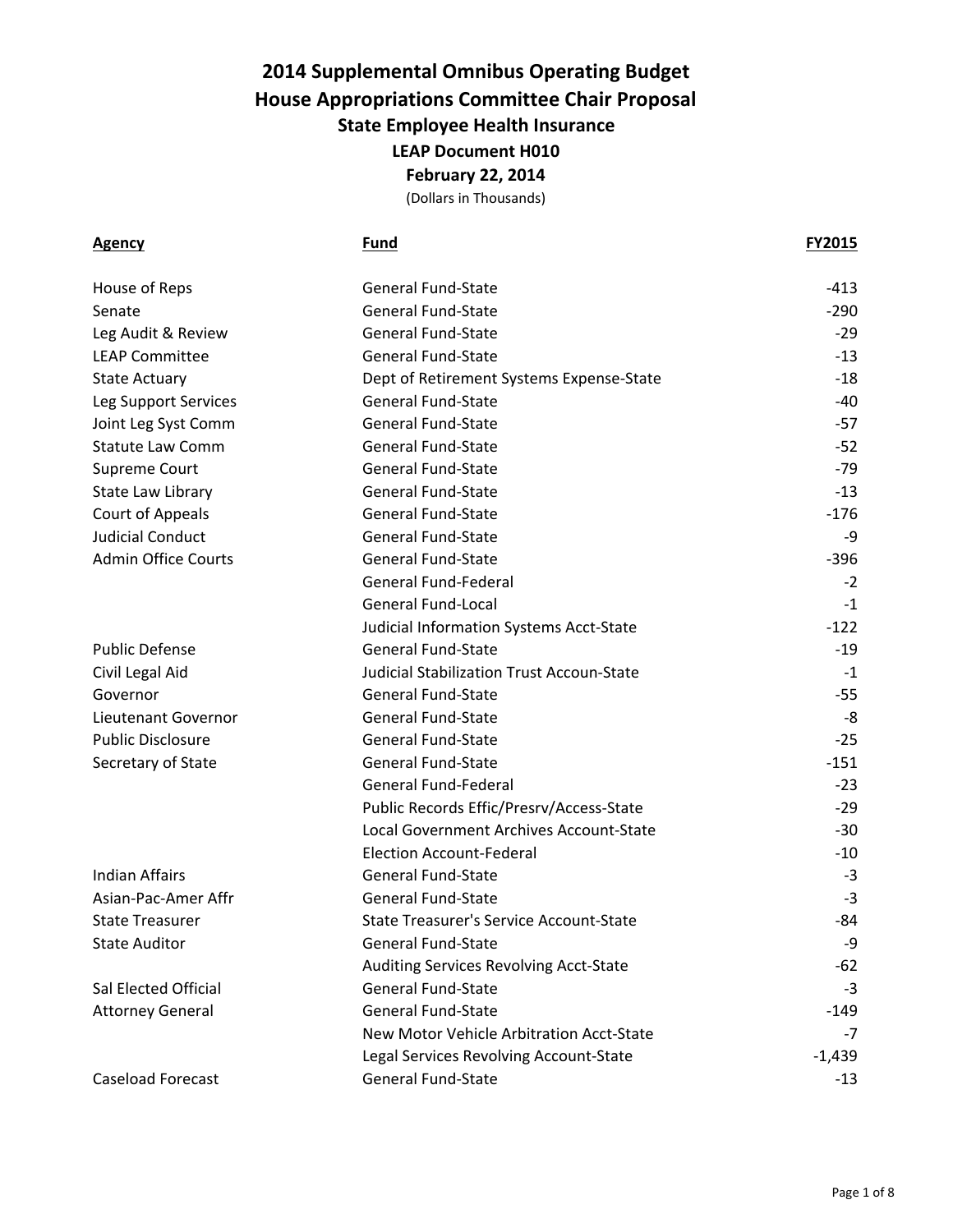| <b>Agency</b>             | <b>Fund</b>                                  | <b>FY2015</b> |
|---------------------------|----------------------------------------------|---------------|
| Dept Commerce             | <b>General Fund-State</b>                    | $-160$        |
|                           | <b>General Fund-Federal</b>                  | $-112$        |
|                           | <b>General Fund-Local</b>                    | $-29$         |
|                           | <b>Public Works Assistance Account-State</b> | $-15$         |
|                           | Home Security Fund Account-State             | $-14$         |
|                           | Community/Economic Development Fee-State     | $-2$          |
|                           | Washington Housing Trust Account-State       | $-27$         |
|                           | Public Facility Const Loan Revolv-State      | $-3$          |
|                           | Drinking Water Assist Admin Acct-State       | $-1$          |
|                           | Affordable Housing For All-State             | $-3$          |
| Econ & Rev Forecast       | <b>General Fund-State</b>                    | -6            |
| <b>OFM</b>                | <b>General Fund-State</b>                    | $-165$        |
|                           | <b>General Fund-Federal</b>                  | -4            |
|                           | Personnel Service Fund-State                 | $-52$         |
|                           | Data Processing Revolving Account-State      | $-29$         |
|                           | Econ Dev Strategic Reserve Account-State     | $-1$          |
| <b>Health Care Auth</b>   | <b>General Fund-State</b>                    | $-520$        |
|                           | <b>General Fund-Federal</b>                  | $-658$        |
|                           | <b>General Fund-Local</b>                    | -9            |
|                           | St Health Care Authority Admin Acct-State    | $-140$        |
|                           | Hospital Safety Net Assessment Acct-State    | -1            |
|                           | Health Benefit Exchange Account-State        | -9            |
| <b>Admin Hearings</b>     | Administrative Hearings Revolving-State      | $-202$        |
| <b>State Lottery Comm</b> | Lottery Administrative Account-State         | $-184$        |
| <b>Hispanic Affairs</b>   | <b>General Fund-State</b>                    | -3            |
| <b>African-Amer Affrs</b> | <b>General Fund-State</b>                    | $-3$          |
| Human Rights Comm         | <b>General Fund-State</b>                    | $-21$         |
|                           | <b>General Fund-Federal</b>                  | $-15$         |
| <b>Retirement Systems</b> | Dept of Retirement Systems Expense-State     | $-288$        |
| <b>Investment Board</b>   | State Investment Board Expense Acct-State    | $-105$        |
| Revenue                   | <b>General Fund-State</b>                    | $-1,325$      |
|                           | <b>Timber Tax Distribution Account-State</b> | $-36$         |
|                           | <b>Business License Account-State</b>        | $-72$         |
|                           | Waste Reduct/Recycle/Litter Control-State    | $-1$          |
|                           | <b>State Toxics Control Account-State</b>    | $-1$          |
| <b>Tax Appeals Board</b>  | <b>General Fund-State</b>                    | $-15$         |
| <b>OMWBE</b>              | <b>OMWBE Enterprises Account-State</b>       | $-21$         |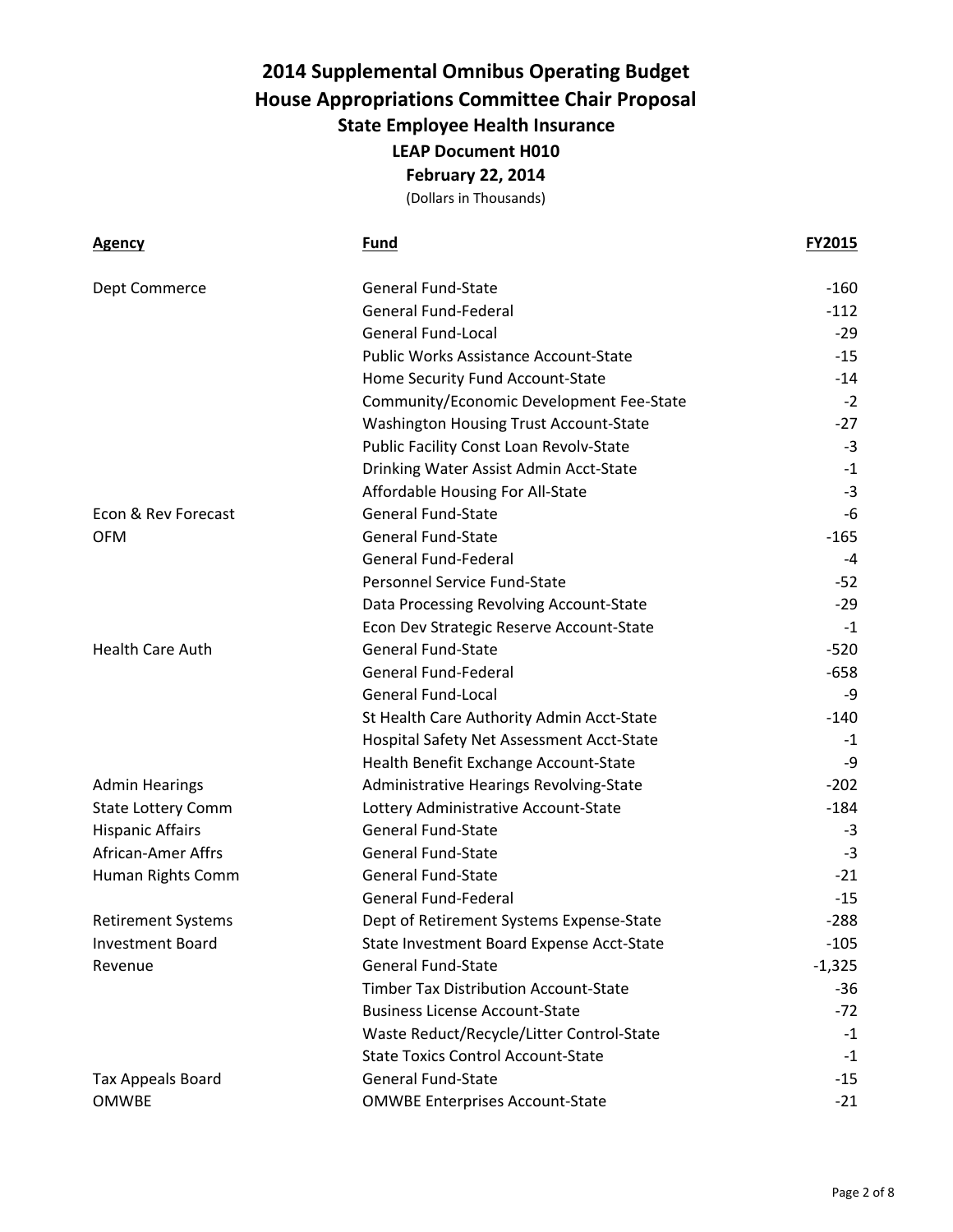| <u>Agency</u>               | Fund                                            | FY2015   |
|-----------------------------|-------------------------------------------------|----------|
| <b>Insurance Commission</b> | <b>General Fund-Federal</b>                     | -9       |
|                             | Insurance Commissioner's Regulatory-State       | $-286$   |
| <b>Bd of Accountancy</b>    | <b>Certified Public Accountants' Acct-State</b> | $-13$    |
| Dept Enterprise Svcs        | <b>General Fund-State</b>                       | $-26$    |
|                             | <b>Building Code Council Account-State</b>      | $-5$     |
| <b>Horse Racing Comm</b>    | Horse Racing Commission Op Account-State        | $-23$    |
| <b>Indust Insur Appeals</b> | <b>Accident Account-State</b>                   | $-102$   |
|                             | <b>Medical Aid Account-State</b>                | $-102$   |
| Liquor Control Board        | Liquor Revolving Account-State                  | $-307$   |
| Utilities/Transport         | <b>General Fund-Local</b>                       | $-13$    |
|                             | <b>Public Service Revolving Account-State</b>   | $-170$   |
|                             | Pipeline Safety-State                           | $-10$    |
|                             | Pipeline Safety-Federal                         | -9       |
| <b>Bd Volun Firefighter</b> | Vol Firefight/Resv Officer Admin-State          | $-5$     |
| <b>State Patrol</b>         | <b>General Fund-State</b>                       | $-405$   |
|                             | <b>General Fund-Federal</b>                     | $-23$    |
|                             | <b>General Fund-Local</b>                       | $-1$     |
|                             | Death Investigations Account-State              | $-36$    |
|                             | County Criminal Justice Assistance-State        | $-23$    |
|                             | Municipal Criminal Justice Assist-State         | $-11$    |
|                             | <b>Fire Service Training Account-State</b>      | $-24$    |
|                             | <b>State Toxics Control Account-State</b>       | $-3$     |
|                             | <b>Fingerprint Identification Account-State</b> | -66      |
|                             | Vehicle License Fraud Account-State             | $-3$     |
| <b>Criminal Justice Trn</b> | <b>General Fund-State</b>                       | -40      |
|                             | <b>General Fund-Local</b>                       | -1       |
| Dept Labor & Indust         | <b>General Fund-State</b>                       | $-145$   |
|                             | <b>Asbestos Account-State</b>                   | $-3$     |
|                             | <b>Electrical License Account-State</b>         | $-198$   |
|                             | Worker/Community Right to Know Acct-State       | -6       |
|                             | <b>Public Works Administration Acct-State</b>   | $-36$    |
|                             | Manufacture Home Install/Training-State         | $-3$     |
|                             | <b>Accident Account-State</b>                   | $-1,578$ |
|                             | <b>Medical Aid Account-State</b>                | $-1,518$ |
|                             | Plumbing Certificate Account-State              | $-12$    |
|                             | Pressure Systems Safety Account-State           | $-24$    |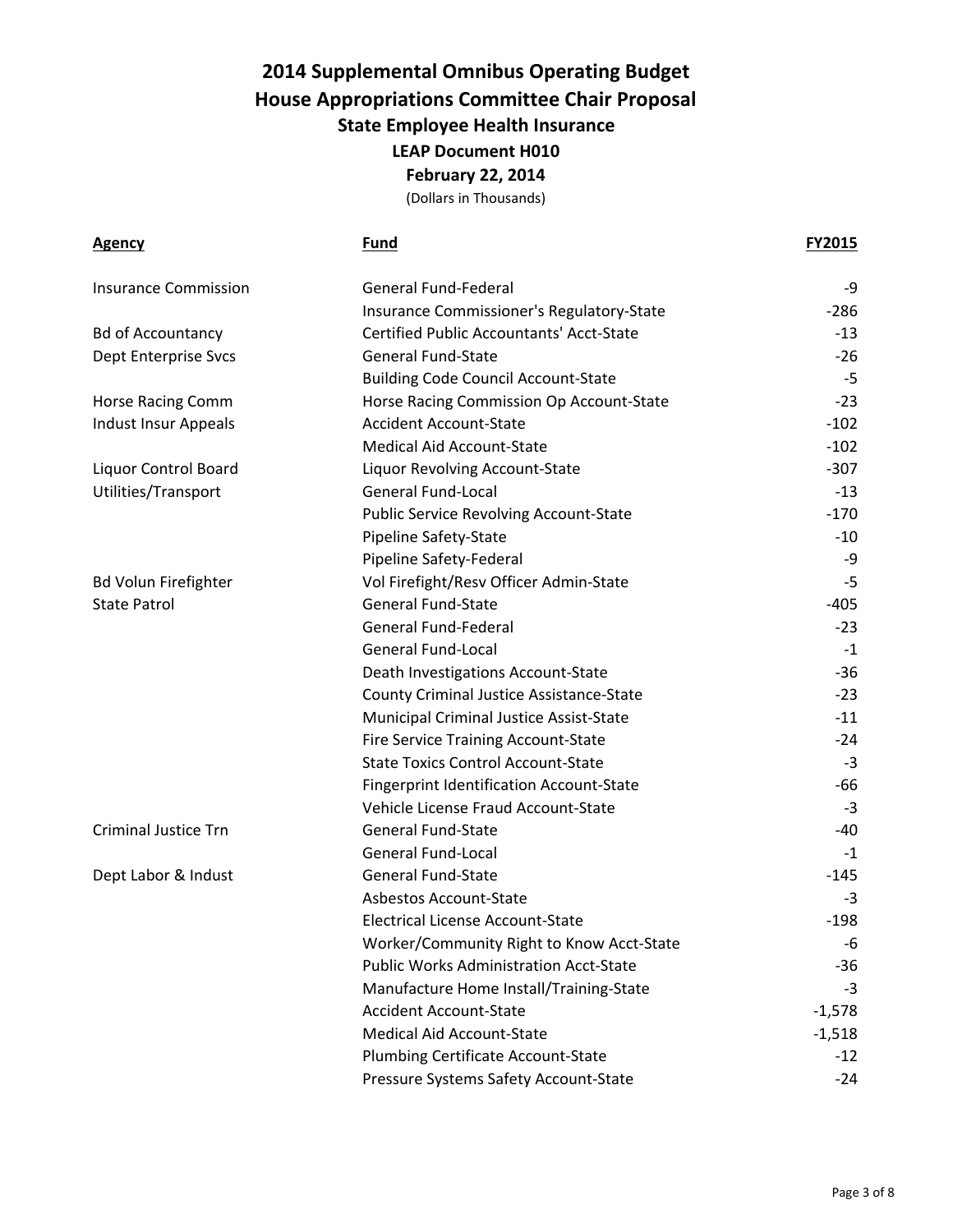| <b>Agency</b>               | <b>Fund</b>                                     | <b>FY2015</b> |
|-----------------------------|-------------------------------------------------|---------------|
| Licensing                   | <b>General Fund-State</b>                       | $-13$         |
|                             | Architects' License Account-State               | -5            |
|                             | Professional Engineers' Account-State           | $-19$         |
|                             | <b>Real Estate Commission Account-State</b>     | -64           |
|                             | Uniform Commercial Code Account-State           | $-13$         |
|                             | Real Estate Appraiser Comm Acct-State           | -9            |
|                             | <b>Business &amp; Professions Account-State</b> | $-107$        |
| <b>Military Dept</b>        | <b>General Fund-State</b>                       | $-153$        |
|                             | <b>General Fund-Federal</b>                     | $-196$        |
|                             | Enhanced 911 Account-State                      | $-14$         |
|                             | Disaster Response Account-State                 | $-29$         |
|                             | Worker/Community Right to Know Acct-State       | $-2$          |
| <b>Public Empl Relation</b> | <b>General Fund-State</b>                       | $-23$         |
|                             | Personnel Service Fund-State                    | $-16$         |
|                             | Higher Education Personnel Services-State       | $-1$          |
| <b>DSHS</b>                 | <b>General Fund-State</b>                       | $-15,350$     |
|                             | <b>General Fund-Federal</b>                     | $-4,938$      |
|                             | <b>General Fund-Local</b>                       | $-19$         |
|                             | Traumatic Brain Injury Account-State            | -1            |
|                             | <b>Criminal Justice Treatment Account-State</b> | $-1$          |
|                             | Problem Gambling Account-State                  | $-1$          |
| Dept of Health              | <b>General Fund-State</b>                       | $-353$        |
|                             | <b>General Fund-Federal</b>                     | $-734$        |
|                             | <b>General Fund-Local</b>                       | $-297$        |
|                             | Hospital Data Collection Account-State          | -1            |
|                             | <b>Health Professions Account-State</b>         | $-582$        |
|                             | Safe Drinking Water Account-State               | $-23$         |
|                             | Drinking Water Assistance Account-Federal       | $-52$         |
|                             | <b>Waterworks Operator Certification-State</b>  | -6            |
|                             | <b>State Toxics Control Account-State</b>       | -23           |
|                             | Medical Test Site Licensure Account-State       | -8            |
|                             | <b>Accident Account-State</b>                   | $-2$          |
|                             | Drinking Water Assist Admin Acct-State          | $-3$          |
|                             | Emer Med Ser/Trauma Care Sys Trust-State        | -4            |
|                             | Site Closure Account-State                      | -1            |
|                             |                                                 |               |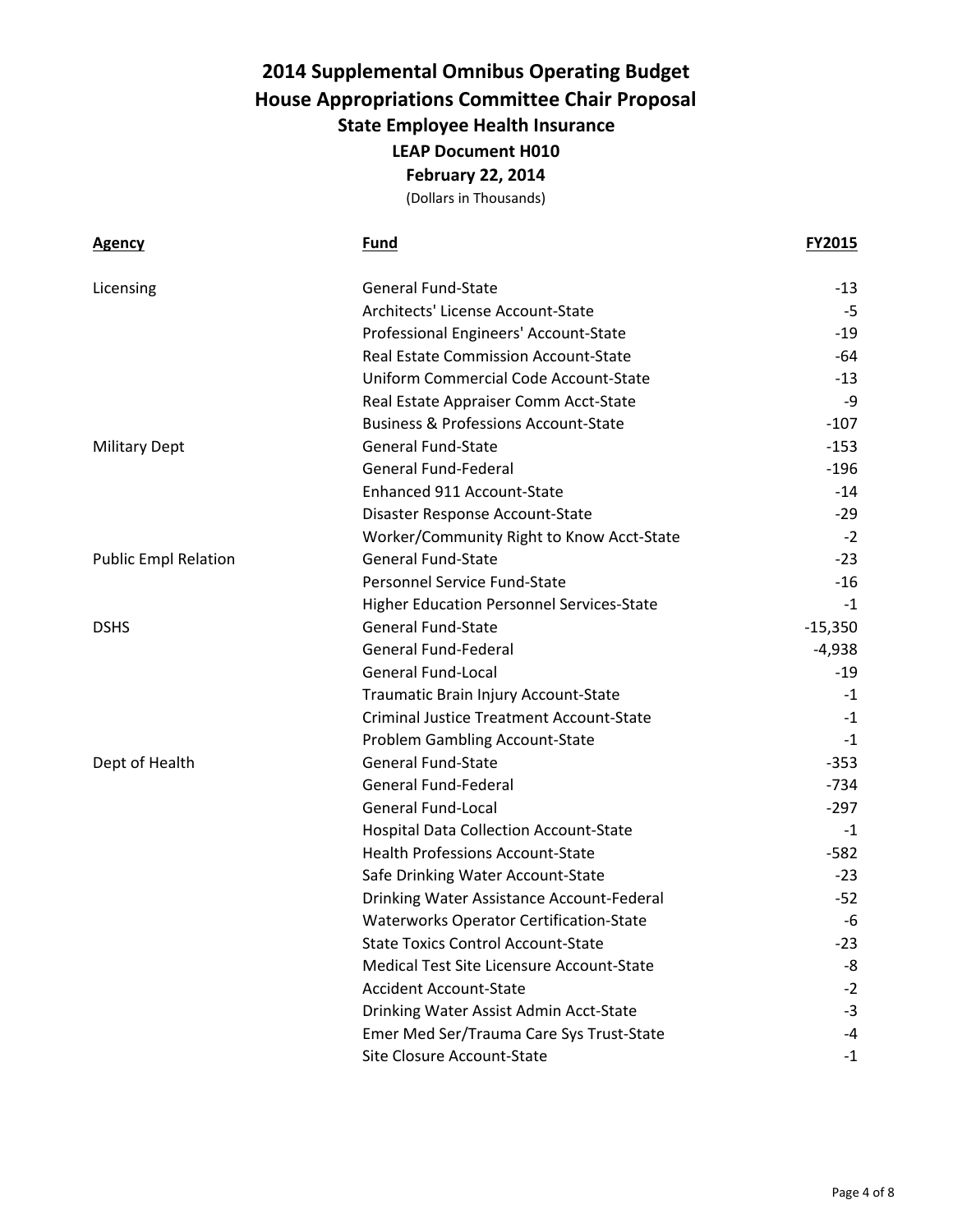| Agency                     | <b>Fund</b>                                 | <b>FY2015</b> |
|----------------------------|---------------------------------------------|---------------|
| Veterans' Affairs          | <b>General Fund-State</b>                   | -42           |
|                            | <b>General Fund-Federal</b>                 | $-472$        |
|                            | <b>General Fund-Local</b>                   | $-246$        |
|                            | Veteran Estate Management Account-Local     | -6            |
| Corrections                | <b>General Fund-State</b>                   | $-9,658$      |
|                            | Washington Auto Theft Prevention-State      | $-3$          |
| Svcs for the Blind         | <b>General Fund-State</b>                   | $-17$         |
|                            | <b>General Fund-Federal</b>                 | $-75$         |
| <b>Student Achievement</b> | <b>General Fund-State</b>                   | -57           |
|                            | General Fund-Federal                        | $-22$         |
| <b>Public Schools</b>      | <b>General Fund-State</b>                   | $-249$        |
|                            | <b>General Fund-Federal</b>                 | $-167$        |
|                            | <b>General Fund-Local</b>                   | $-2$          |
|                            | <b>Education Legacy Trust Account-State</b> | $-2$          |
| School for the Blind       | <b>General Fund-State</b>                   | $-101$        |
|                            | <b>General Fund-Local</b>                   | $-10$         |
| Child Deaf Hrng Loss       | <b>General Fund-State</b>                   | $-139$        |
| Workforce Trng/Ed Bd       | <b>General Fund-State</b>                   | $-20$         |
|                            | <b>General Fund-Federal</b>                 | $-13$         |
| Arch/Historic Preser       | <b>General Fund-State</b>                   | $-14$         |
|                            | General Fund-Federal                        | -6            |
| Dept Early Learning        | <b>General Fund-State</b>                   | $-22$         |
|                            | <b>General Fund-Federal</b>                 | $-281$        |
|                            | Home Visiting Services Account-Federal      | -4            |
| U W                        | <b>General Fund-State</b>                   | $-7,626$      |
|                            | <b>Accident Account-State</b>               | -41           |
|                            | <b>Medical Aid Account-State</b>            | $-19$         |
| WSU                        | <b>General Fund-State</b>                   | $-4,274$      |
| E W U                      | <b>General Fund-State</b>                   | $-550$        |
|                            | <b>Education Legacy Trust Account-State</b> | $-550$        |
| CWU                        | <b>General Fund-State</b>                   | $-1,105$      |
| <b>TESC</b>                | <b>General Fund-State</b>                   | $-750$        |
| W W U                      | <b>General Fund-State</b>                   | $-1,059$      |
|                            | <b>Education Legacy Trust Account-State</b> | $-161$        |
| <b>Arts Commission</b>     | <b>General Fund-State</b>                   | $-13$         |
|                            | <b>General Fund-Federal</b>                 | $-3$          |
|                            | <b>General Fund-Local</b>                   | $-2$          |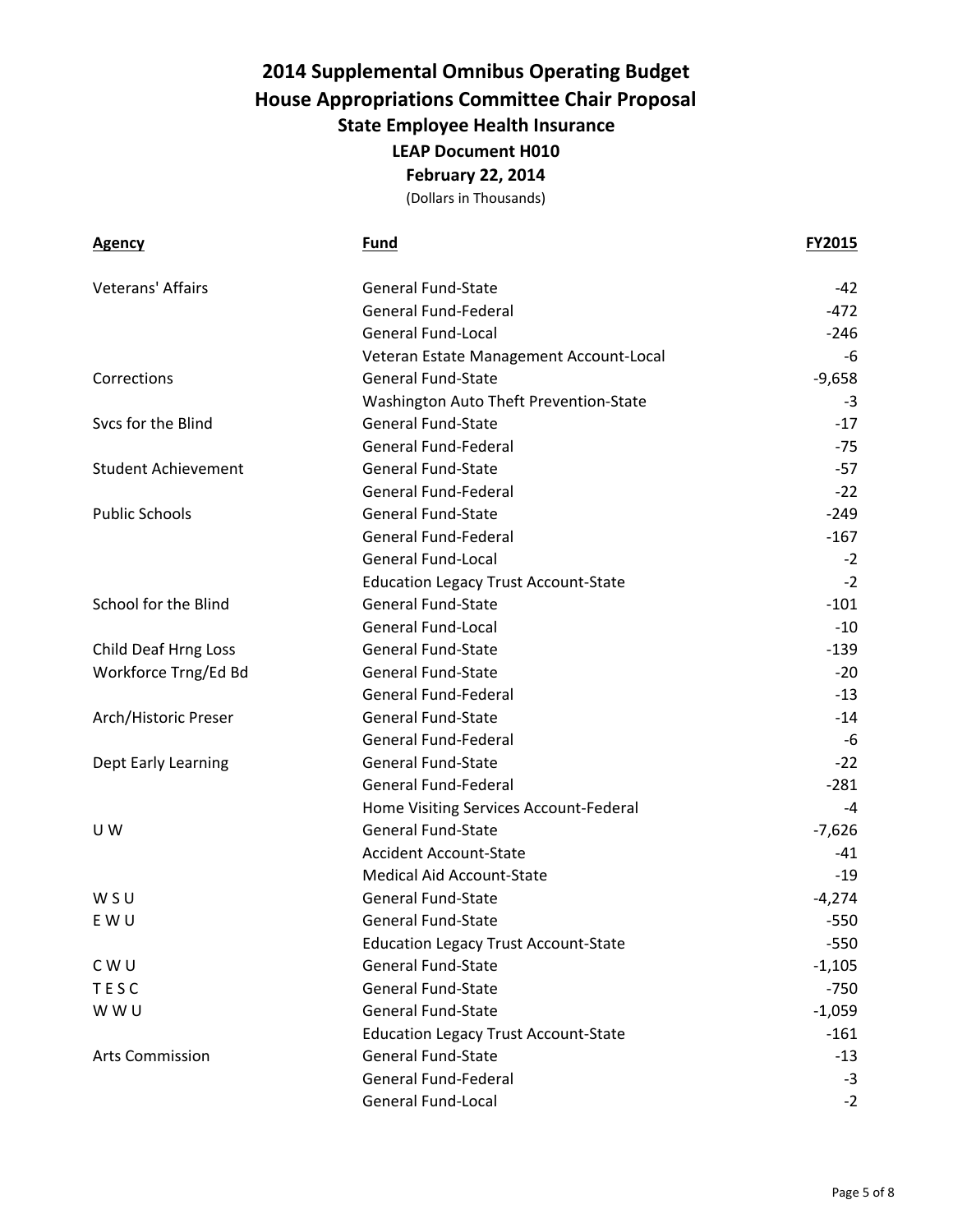(Dollars in Thousands)

**Agency Fund FY2015**

|                                              | <b>General Fund-State</b>                 | $-31$  |
|----------------------------------------------|-------------------------------------------|--------|
| <b>Historical Society</b><br>East WA St Hist | General Fund-State                        | $-25$  |
|                                              | <b>General Fund-State</b>                 | $-4$   |
| Columbia River Gorge                         | <b>General Fund-Local</b>                 | $-4$   |
|                                              | <b>General Fund-State</b>                 | $-513$ |
| Dept of Ecology                              | General Fund-Federal                      | $-316$ |
|                                              | <b>General Fund-Local</b>                 | -57    |
|                                              | <b>Reclamation Account-State</b>          | $-19$  |
|                                              | Flood Control Assistance Account-State    | -9     |
|                                              |                                           | -43    |
|                                              | Waste Reduct/Recycle/Litter Control-State | $-3$   |
|                                              | St/Loc Impr Rev Acct Water Sup Fac-State  |        |
|                                              | Wood Stove Education/Enforcement-State    | $-4$   |
|                                              | Worker/Community Right to Know Acct-State | $-11$  |
|                                              | <b>State Toxics Control Account-State</b> | $-574$ |
|                                              | <b>State Toxics Control Account-Local</b> | $-3$   |
|                                              | <b>Local Toxics Control Account-State</b> | -39    |
|                                              | Water Quality Permit Account-State        | $-216$ |
|                                              | Underground Storage Tank Account-State    | $-23$  |
|                                              | <b>Biosolids Permit Account-State</b>     | $-11$  |
|                                              | Hazardous Waste Assistance Account-State  | $-36$  |
|                                              | Air Pollution Control Account-State       | -9     |
|                                              | Oil Spill Prevention Account-State        | $-31$  |
|                                              | Air Operating Permit Account-State        | $-15$  |
|                                              | Freshwater Aquatic Weeds Account-State    | -4     |
|                                              | Water Pollution Control Revolving-State   | $-4$   |
|                                              | Water Pollution Control Revolving-Federal | $-15$  |
|                                              | Site Closure Account-State                | $-3$   |
| Pollution Liab Insur                         | Pollution Liab Insurance Prog Trust-State | $-3$   |
| Parks & Rec Comm                             | <b>General Fund-Federal</b>               | $-13$  |
|                                              | ORV & Nonhighway Vehicle Account-State    | $-1$   |
|                                              | Snowmobile Account-State                  | -3     |
|                                              | Parks Renewal & Stewardship Acct-State    | -875   |
|                                              | Winter Recreation Program Account-State   | $-2$   |
| Rec & Conservation                           | <b>General Fund-State</b>                 | -6     |
|                                              | <b>General Fund-Federal</b>               | -15    |
|                                              | <b>Recreation Resources Account-State</b> | -13    |
|                                              | NOVA Program Account-State                | $-3$   |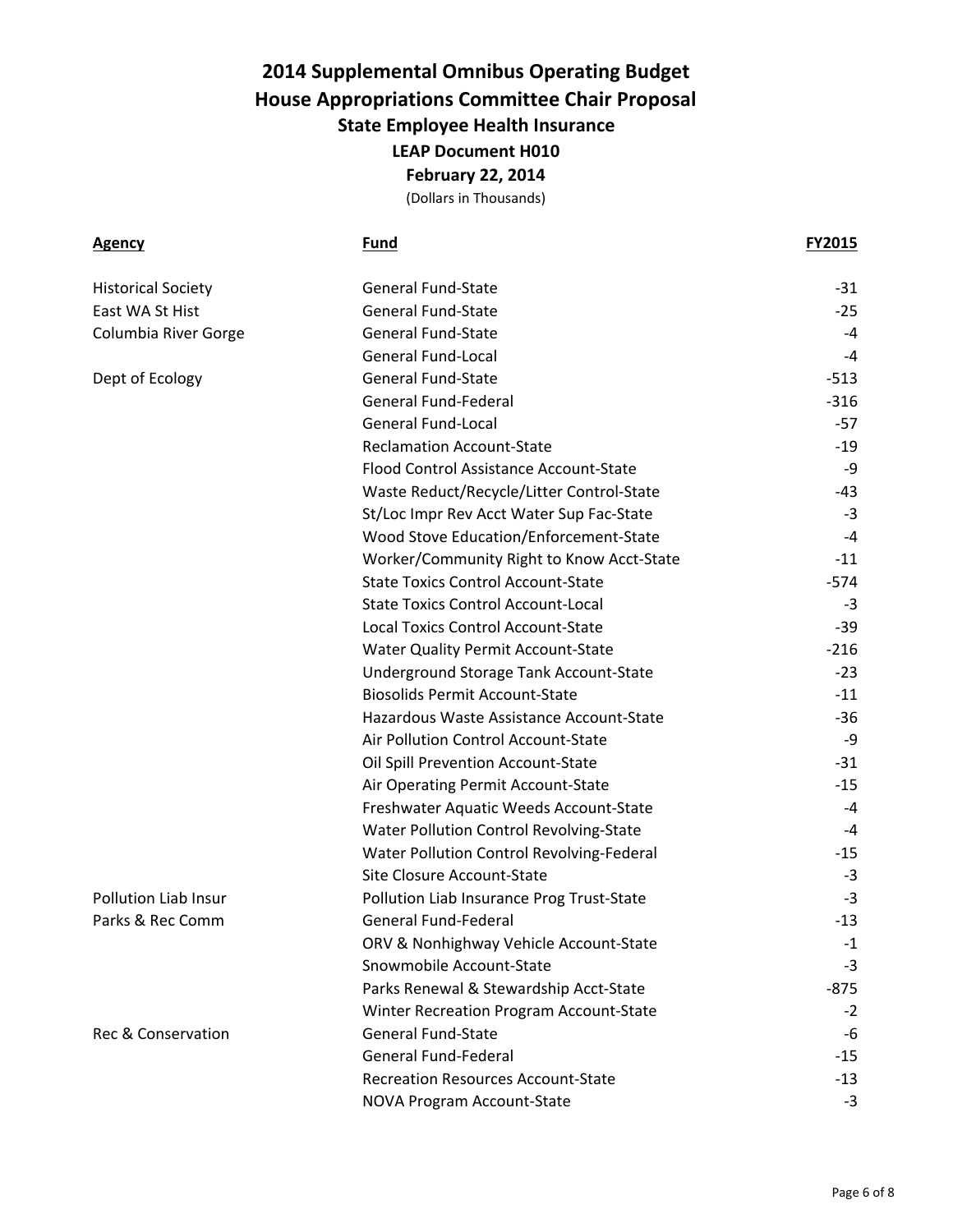(Dollars in Thousands)

| <b>Agency</b>              | <b>Fund</b>                                     | <b>FY2015</b> |
|----------------------------|-------------------------------------------------|---------------|
| Env & Land Use Hrg         | <b>General Fund-State</b>                       | $-23$         |
| <b>Conservation Comm</b>   | <b>General Fund-State</b>                       | $-33$         |
| Fish & Wildlife            | <b>General Fund-State</b>                       | $-375$        |
|                            | <b>General Fund-Federal</b>                     | $-631$        |
|                            | <b>General Fund-Local</b>                       | $-398$        |
|                            | ORV & Nonhighway Vehicle Account-State          | $-7$          |
|                            | Aquatic Lands Enhancement Account-State         | $-71$         |
|                            | Recreational Fisheries Enhancement-State        | $-15$         |
|                            | Warm Water Game Fish Account-State              | $-20$         |
|                            | <b>State Wildlife Account-State</b>             | $-563$        |
|                            | Special Wildlife Account-State                  | -6            |
|                            | Special Wildlife Account-Local                  | -6            |
|                            | Oil Spill Prevention Account-State              | -5            |
|                            | Aquatic Invasive Species Enf. Acct.-State       | $-1$          |
|                            | Aquatic Invasive Sp Prevention Acct-State       | -6            |
|                            | <b>Oyster Reserve Land Account-State</b>        | $-2$          |
| <b>Puget Sound Partner</b> | <b>General Fund-State</b>                       | $-23$         |
|                            | <b>General Fund-Federal</b>                     | $-25$         |
|                            | <b>State Toxics Control Account-State</b>       | $-4$          |
| <b>DNR</b>                 | <b>General Fund-State</b>                       | $-396$        |
|                            | <b>General Fund-Federal</b>                     | $-27$         |
|                            | Forest Development Account-State                | $-292$        |
|                            | ORV & Nonhighway Vehicle Account-State          | $-27$         |
|                            | Surveys and Maps Account-State                  | $-13$         |
|                            | Aquatic Lands Enhancement Account-State         | -54           |
|                            | Resource Management Cost Account-State          | $-534$        |
|                            | <b>Surface Mining Reclamation Account-State</b> | $-20$         |
|                            | Air Pollution Control Account-State             | $-3$          |
|                            | Agricultural Coll Trust Mgmt Acct-State         | $-13$         |
|                            | NOVA Program Account-State                      | -4            |
|                            | Forest and Fish Support Account-State           | -4            |
|                            | Aquatic Land Dredged Mat Disp Site-State        | $-1$          |
|                            | Derelict Vessel Removal Account-State           | $-3$          |
| Agriculture                | <b>General Fund-State</b>                       | $-114$        |
|                            | <b>General Fund-Federal</b>                     | -80           |
|                            | Aquatic Lands Enhancement Account-State         | $-12$         |
|                            | <b>State Toxics Control Account-State</b>       | $-19$         |